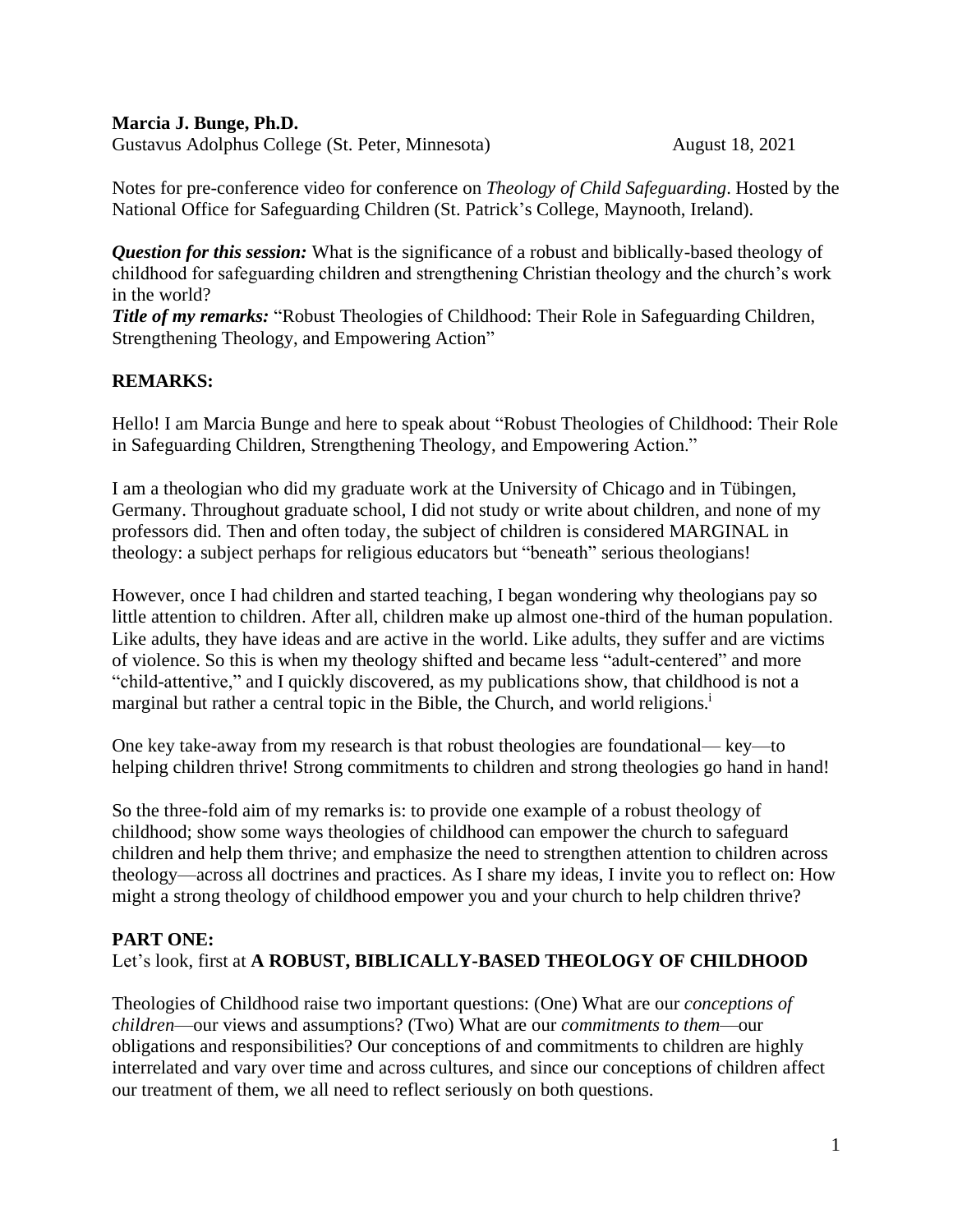Through my work,ii I have found that *although Christians in the past and today have often viewed children in narrow and even destructive ways, the Bible expresses six insightful and central perspectives on children and our obligations to them; and by holding these six perspectives in tension (rather than in isolation), we can broaden our conception of children and strengthen our commitments to them in families and all areas of the church***.**

First. The Bible depicts children as gifts of God and sources of joy who ultimately come from God and belong to God. Thus, adults are to delight in and be grateful for children. Many passages in the Bible speak of children as signs of God's blessing who bring us "joy and gladness" (Luke 1:14, John 16:21).

Second. The Bible affirms that children are whole and complete human beings who are made in the image of God. Thus, adults are to treat children with dignity and respect. The basis of this claim is Genesis 1:27, which states that God made humankind, male and female, in God's image. Thus, children, like adults, are fully human. As the ancient theologian Cyprian said, all people, even infants, are "alike and equal" and share a "divine and spiritual equality."

Third. The Bible emphasizes that children are also orphans, neighbors, and strangers; they are among the most voiceless and vulnerable people on the planet, and they are often victims of injustice. Thus, we are commanded to provide for, protect, and seek justice not just for our children but for all children.

Fourth. The Bible views children as developing beings who need instruction and guidance; and adults are to bring up children in the faith, helping them to love God and their neighbors as themselves. Several biblical texts address these responsibilities, such as the famous lines in Deuteronomy: You shall talk about God's commands with your children "when you are at home and when you are away, when you lie down and when you rise."

Fifth. The Bible conveys children are more than learners; they are also active and imaginative social agents with growing moral capacities and responsibilities who, like adults, sometimes miss the mark (or sin against themselves or others). Adults are to model for children compassion and accountability and cultivate with them practices of mutual confession, forgiveness, and renewal. Children are sinned against by peers, parents, and other individuals as well as unjust social systems. As they grow and develop, children also begin bearing some degree of responsibility for their own actions. So it is important to talk openly with children about loving relationships, wrongdoing, and injustices.

Sixth. The Bible also claims that children are often models of faith for adults, spirit-filled, and endowed with unique strengths, gifts, and talents to contribute to the common good now and in the future. Thus, we are to listen to and learn from them; to honor their current relationship with God, contributions, and vocations; and to provide all children with an excellent education. In the gospels, Jesus lifts up children as paradigms of receiving God's reign (Mark 10:13-16), and the book of Acts declares that God's Spirit is poured out "upon all flesh," including sons and daughters (Acts 2:17; cf. Joel 2:28-32). As Catholic theologian Karl Rahner claimed, children are a "sacred trust," and God's expansive grace touches every aspect of the universe and their lives.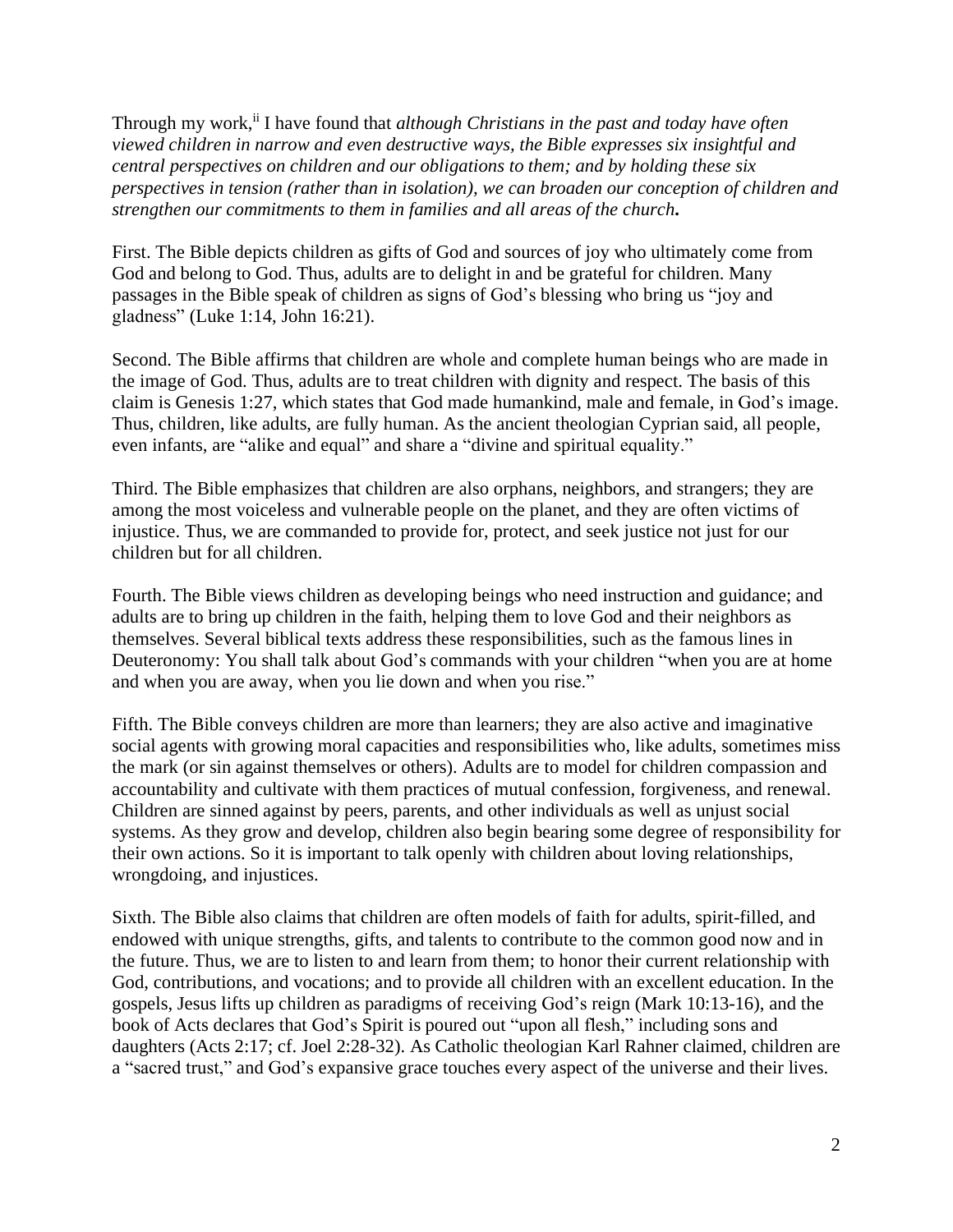## **HOLDING ALL SIX PERSPECTIVES IN TENSION**

A strong, biblically-based theology of childhood holds all six perspectives in tension rather than isolation and provides a rich view of children and adult-child relationships.

However, if we neglect any of the six biblical themes and focus on one or two alone, then our conceptions of children become narrow and distorted, and we risk treating children in inadequate and harmful ways. We can give many examples of such dangers in the church today and in the past.

For example, if we view children as primarily gifts of God and models of faith, then we might delight in them but neglect teaching and guiding them.

Or if we view children as primarily sinful and in need of instruction, then we might teach them lessons but neglect learning from children and delighting in them. We might even physically punish, harm, and abuse them.

Or if we view children primarily as victims, we might neglect hearing their own voices and recognizing their own strengths and agency.

In any context (whether churches, schools, or sports facilities):

If we neglect to view children as fully human, or if our vision is "adult-centered"—then we might emphasize the needs and reputations of adults and our institutions, and as we see in history and our own backyards worldwide, we might even abuse, starve, or kill children; or bury them in unmarked or mass graves.

We can all think of many other examples of such dangers and forms of suffering and abuse in my context, yours, and every part of the world!

We can help avoid these and other dangers and help children thrive by developing robust theologies of childhood that hold together these six and other biblical perspectives…

by cultivating theologies that hold onto biblical paradoxes and seeing children as:

- Fully human and made in the image of God yet also still developing and in need of instruction and guidance;
- Gifts of God and sources of joy yet also social agents capable of selfish actions;
- Vulnerable and in need of protection yet also strong, insightful, and models of faith and endowed with gifts to serve others.

With robust theologies of childhood, we switch from mono-focal, adult-centered to multi-focal, child-inclusive lenses! And we strengthen our commitments to and relationships with children.

### **PART TWO:** Now let's think about some: **IMPLICATIONS OF ROBUST THEOLOGIES OF CHILDHOOD**

What happens if we see children from this multi-dimensional biblical perspective? If we embrace robust theologies of childhood that honor children's full humanity?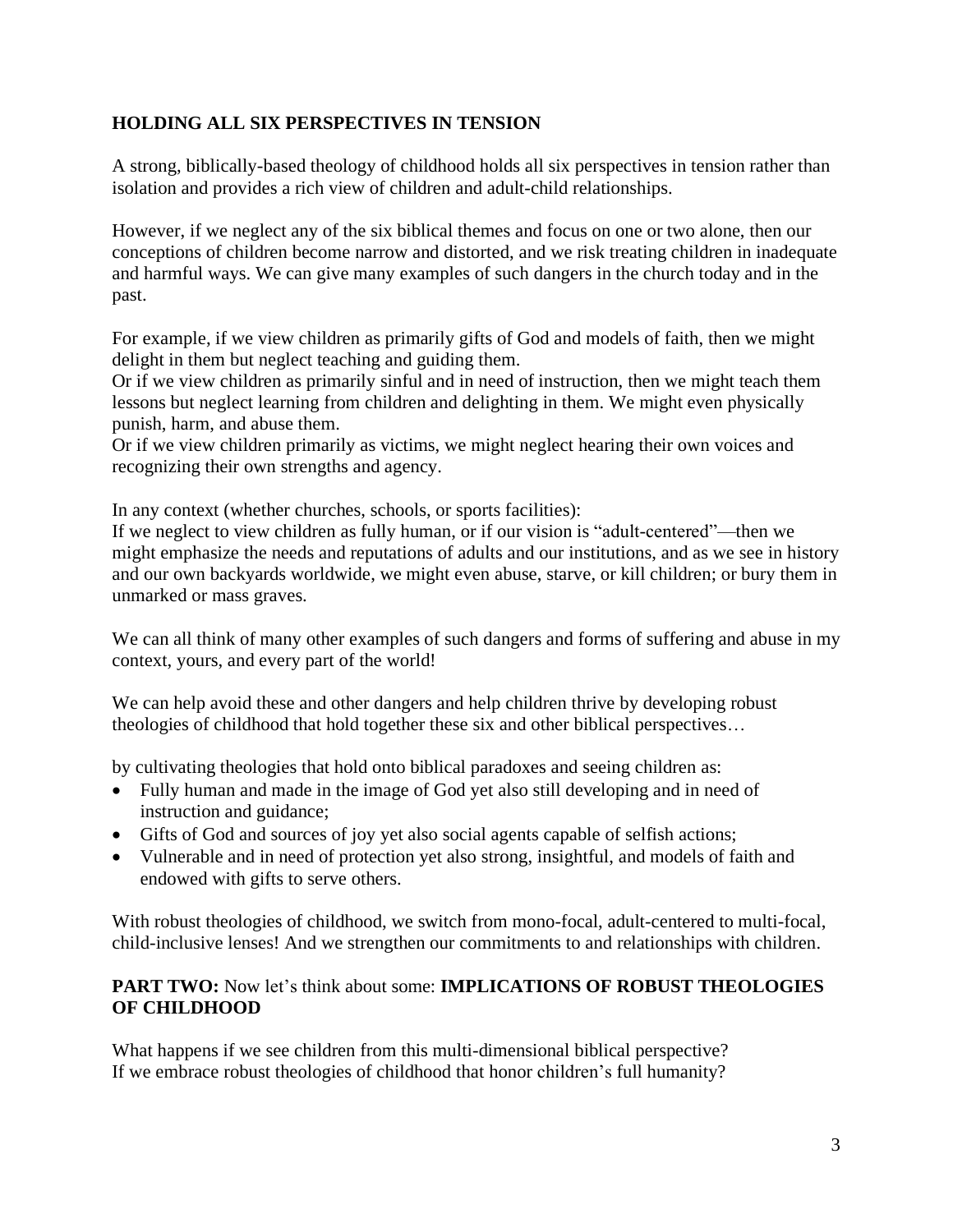Theologies of childhood: expand our view of and commitments to children; remind us that protecting children requires honoring their full humanity and more proactively helping them THRIVE; and call and empower us to do so in many ways! Here are just a few examples.

First. A theology of childhood compels us **prevent and respond to child abuse BOTH at church and in the home** by having in place clear, substantive policies and practices in the church and also by more proactively preventing child abuse and neglect in the home (where it mainly occurs) by supporting families in our midst; addressing their basic needs; and teaching and preaching about respect for children, the realities of abuse and neglect in the home, and the dangers of corporal punishment.

Second. If we honor children, we will help them thrive by **strengthening spiritual formation (at church and at home).** We nurture faith and cultivate resilience by more intentionally honoring children's ideas, questions, and relation to God and building meaningful intergenerational relations.

We do so through a variety of practices, such as caring conversations, stories, service projects, and carrying out spiritual practices at home and at church.

Third. We also help children thrive and cultivate resilience by **honoring children's agency, wisdom, and contributions,** such as by more intentionally offering children and young people leadership opportunities, listening to their ideas, and being inspired by them.

Fourth. If we embrace a theology of childhood, we will **attend more carefully to children's unique vulnerabilities and intersectional forms of suffering**. We will, for example, understand the more harmful effects on children (vs. adults) of risks, such as air and water pollution; malnutrition; exploitation related to aspects of their identity, such as gender, race, nationality; and harsh conditions in refugee camps or factories.

Fifth. If we embrace a robust theology of childhood, then we will address these and other forms of suffering by **strengthening the church's public advocacy for all children,** particularly by enlarging our vision beyond children's immediate needs or the unborn and more intentionally: Addressing poverty and systemic injustices in education, health care. Ensuring "pro-life" efforts are "pro-child" and "pro-life" across life-span.

We can do so by advancing child advocacy efforts (through secular, faith-based, and joint initiatives) and…

by supporting Faith-Based Organizations that work with Children at Risk.

## **PART THREE:**

I want to share a new idea for some of you: The need to **strengthen Christian theology to be child-attentive across doctrines and practices.**

Robust theologies of childhood call us to expand our vision and to rethink not only our views of children but also MANY CENTRAL doctrines and practices in the light of attention to children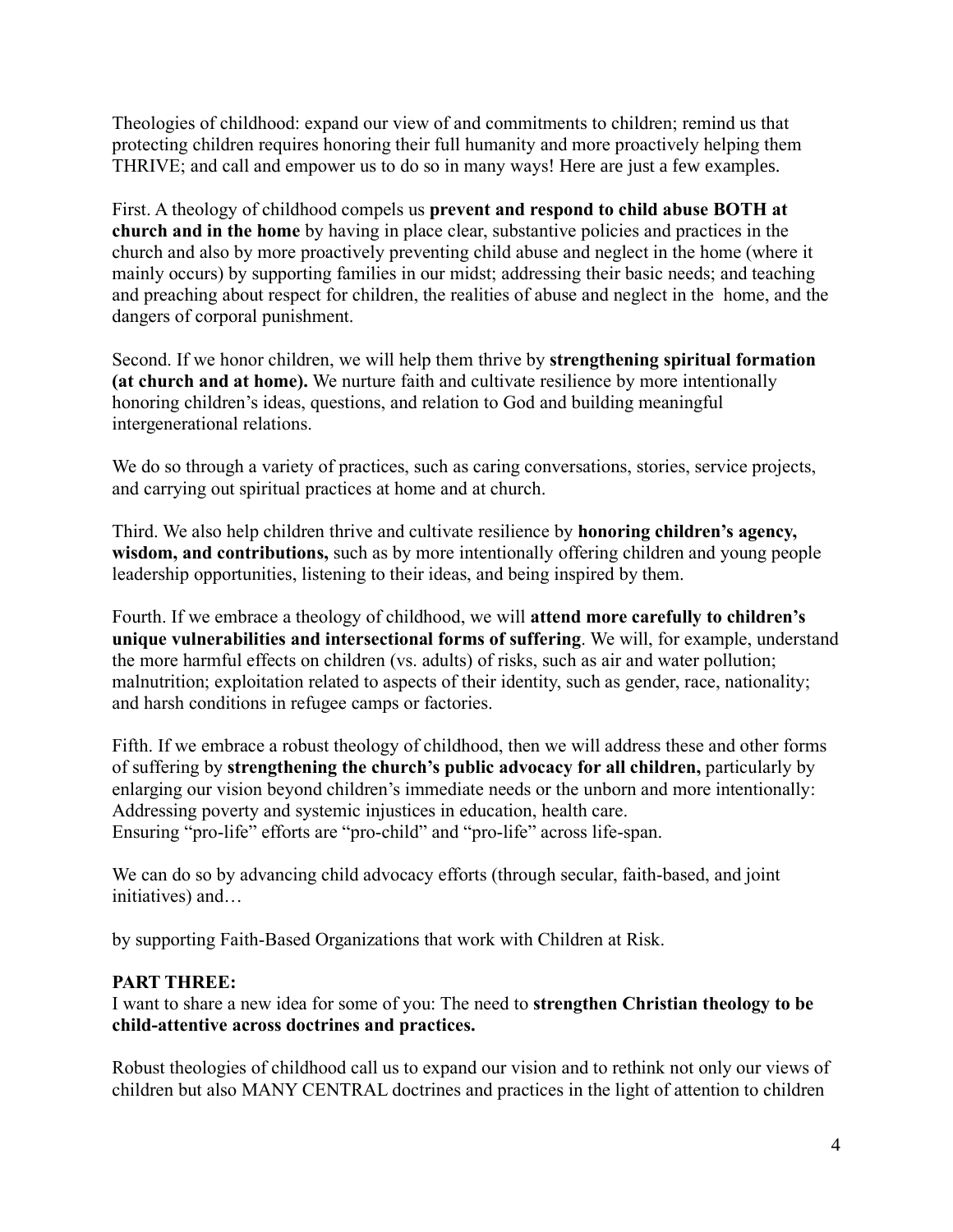and childhood AND to develop what some of theologians are calling CHILD-ATTENTIVE THEOLOGIES!

Like feminist, black, or other liberating theologies, "child-attentive theologies" (or what some call "child theologies") build on traditional and diverse sources of theology (such as the Bible, the tradition, insights from other disciplines), and they re-think and re-examine a range of central doctrines and practices with attention to the experience of the marginalized or exploited—in this case children. And in this way, they enrich theology as a whole and for the whole church!

For example, if we honored the full humanity of children, then we would need to rethink and revise our understandings of:

The priesthood and ordained ministry (examining their roles, authority, celibacy);

The nature of the church (recognizing children are part of the body of Christ);

The Holy Spirit (recognizing children are also spirit-filled); or

Discipline (emphasizing it is not the same as the corporal punishment of children).<sup>iii</sup> By reexamining these and other doctrine and practices we would enrich theology as a whole and empower the church's work in the world! [Twelve theologians from six continents offer more examples in my forthcoming book, *Child Theology: Diverse Approaches and Global Perspectives* (Orbis Books).]

Furthermore, if we honored children's full humanity, then theological education would include attention to children across the curriculum: not just in courses on religious education but also the Bible, Church, History, Pastoral Care, and Systematics.

# **CONCLUSION:**

In these ways and more, robust theologies of childhood empower the church to safeguard children and help them THRIVE! Where children thrive, the church and communities thrive!

Robust theologies remind us that children are CENTRAL—not MARGINAL—to all aspects of Christian faith and life in the church worldwide and in all areas of theology.

I invite you to keep exploring more implications of theologies of childhood for helping children, the church, and communities in your context THRIVE!

Thanks for joining me, and I will leave you with three **QUESTIONS FOR REFLECTION:**

- 1. What biblical or theological conceptions of and commitments to children would you add to the list of six?
- 2. How might robust theologies of childhood that honor the full humanity of children empower you to safeguard children and help them thrive?
- 3. Are child-attentive theologies important? What doctrines or practices might need rethinking in the light of attention to children?

Invite you to write down one take-away!